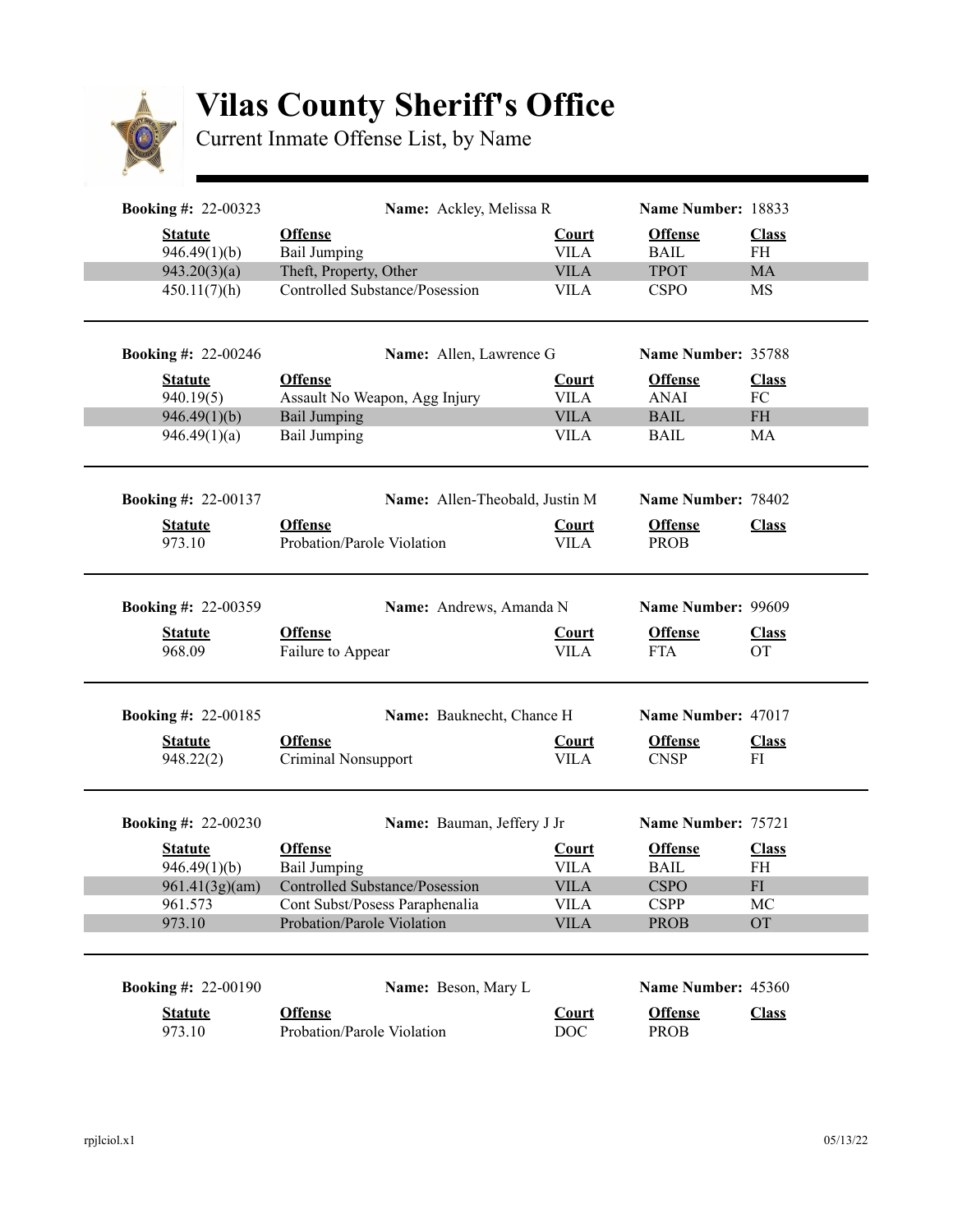| <b>Statute</b>             | <b>Offense</b>                               | Court                       | <b>Offense</b>                | <b>Class</b>                      |
|----------------------------|----------------------------------------------|-----------------------------|-------------------------------|-----------------------------------|
| 946.49(1)(b)               | <b>Bail Jumping</b>                          | <b>VILA</b>                 | <b>BAIL</b>                   | <b>FH</b>                         |
|                            |                                              |                             |                               |                                   |
|                            |                                              |                             |                               |                                   |
| <b>Booking #: 22-00007</b> | Name: Broeffle, Edmond S                     |                             | Name Number: 83441            |                                   |
| <b>Statute</b><br>973.10   | <b>Offense</b><br>Probation/Parole Violation | <b>Court</b><br><b>VILA</b> | <b>Offense</b><br><b>PROB</b> | <b>Class</b>                      |
| <b>Booking #: 22-00100</b> | Name: Burgess, Randy J                       |                             | Name Number: 108490           |                                   |
| <b>Statute</b>             | <b>Offense</b>                               | <b>Court</b>                | <b>Offense</b>                | <b>Class</b>                      |
| 961.573(3)(a)              | Cont Substance/Sale/Manu/Other               | <b>VILA</b>                 | <b>CSSO</b>                   | FH                                |
| 961.41(3g)(g)              | Cont Substance/Sale/Manu/Other               | <b>VILA</b>                 | <b>CSSO</b>                   | FI                                |
| 973.10                     | Probation/Parole Violation                   | <b>DOC</b>                  | <b>PROB</b>                   | <b>OT</b>                         |
| <b>Booking #: 20-00978</b> | Name: Burnett, Jonas S                       |                             | Name Number: 65569            |                                   |
| <b>Statute</b>             | <b>Offense</b>                               | Court                       | <b>Offense</b>                | <b>Class</b>                      |
| 948.02(2)                  | Force Sex Aslt, Rape                         | <b>VILA</b>                 | <b>SAFR</b>                   | FB                                |
| 943.20(3)(c)               | Theft, Property, Other                       | <b>VILA</b>                 | <b>TPOT</b>                   | FC                                |
| 943.20(3)(c)               | Theft, Property, Other                       | <b>VILA</b>                 | <b>TPOT</b>                   | FC                                |
| 961.41(1)(hm)1             | Cont Subst/Sale/Manu/Marijuana               | <b>VILA</b>                 | <b>CSSM</b>                   | $\rm FF$                          |
| 946.49(1)(b)               | <b>Bail Jumping</b>                          | <b>VILA</b>                 | <b>BAIL</b>                   | <b>FH</b>                         |
| 943.23(3m)                 | Theft, Vehicle: Other Type                   | <b>VILA</b>                 | <b>TVOT</b>                   | <b>MA</b>                         |
| 946.41                     | Resisting/Interfering w/Police               | <b>VILA</b>                 | <b>RIPO</b>                   | MA                                |
| <b>Booking #: 22-00238</b> | Name: Chapman, Lynn E                        |                             | Name Number: 16153            |                                   |
| <b>Statute</b>             | <b>Offense</b>                               | Court                       | <b>Offense</b>                | <b>Class</b>                      |
| 946.49(1)(b)               | <b>Bail Jumping</b>                          | <b>VILA</b>                 | <b>BAIL</b>                   | FH                                |
| 943.50                     | Theft, Property, Shoplifting                 | <b>VILA</b>                 | <b>TPSH</b>                   | MA                                |
| 785.03                     | <b>Obstructing Justice</b>                   | <b>VILA</b>                 | <b>OBST</b>                   | МE                                |
| 973.10                     | Probation/Parole Violation                   | <b>DOC</b>                  | <b>PROB</b>                   | <b>OT</b>                         |
|                            |                                              |                             |                               |                                   |
| <b>Booking #: 21-01114</b> | Name: Chosa, Edward J Jr                     |                             | Name Number: 16164            |                                   |
| <b>Statute</b><br>973.10   | <b>Offense</b><br>Probation/Parole Violation | Court<br><b>VILA</b>        | <b>Offense</b><br><b>PROB</b> | <b>Class</b>                      |
| 940.19(2)                  | Assault No Weapon, Agg Injury                | <b>VILA</b>                 | <b>ANAI</b>                   | ${\rm FC}$                        |
| 941.29(1m)(a)              | Weapons Offense                              | <b>VILA</b>                 | <b>WOFF</b>                   | FG                                |
| 940.235(1)                 | Assault, Other Weapon                        | <b>VILA</b>                 | <b>AOWP</b>                   | $\ensuremath{\mathsf{FH}}\xspace$ |
| 947.01(1)                  | Disorderly Conduct                           | <b>VILA</b>                 | <b>DCON</b>                   | MB                                |
| 961.573                    | Cont Subst/Posess Paraphenalia               | <b>VILA</b>                 | <b>CSPP</b>                   | MC                                |
| 968.075(2)                 | Domestic Violence Offense                    | <b>VILA</b>                 | <b>FAMF</b>                   | <b>OT</b>                         |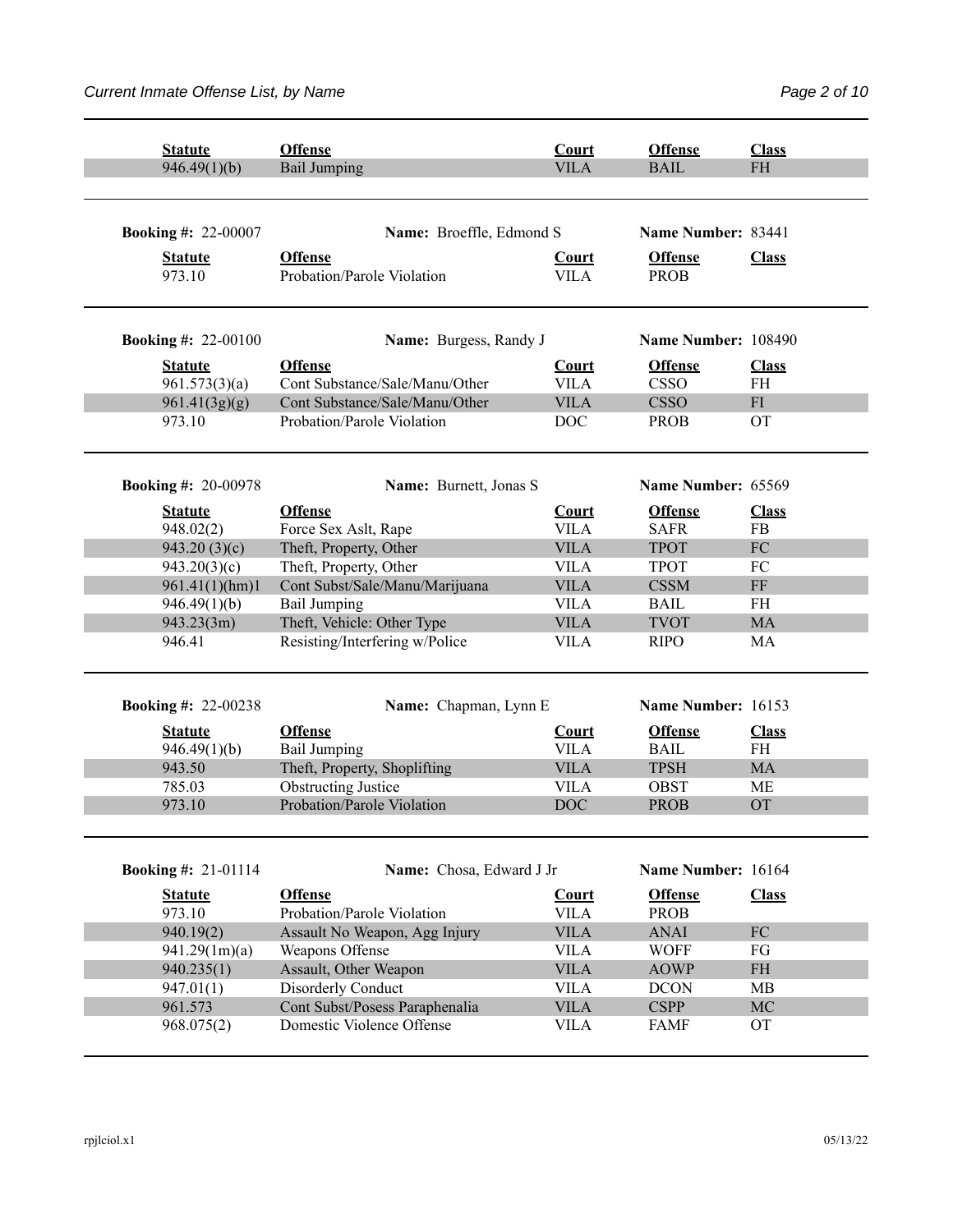| <b>Booking #: 22-00364</b> | Name: Christensen, Danesha E                                     |                             | Name Number: 101840           |                           |
|----------------------------|------------------------------------------------------------------|-----------------------------|-------------------------------|---------------------------|
| <b>Statute</b><br>961.573  | <b>Offense</b><br>Cont Subst/Posess Paraphenalia                 | <b>Court</b><br><b>VILA</b> | <b>Offense</b><br><b>CSPP</b> | <b>Class</b><br>MC        |
| <b>Booking #: 22-00349</b> | Name: Cooper, Jesse S                                            |                             | Name Number: 73108            |                           |
| <b>Statute</b><br>968.09   | <b>Offense</b><br>Failure to Appear                              | <b>Court</b><br><b>VILA</b> | <b>Offense</b><br><b>FTA</b>  | <b>Class</b><br><b>OT</b> |
| <b>Booking #: 21-01131</b> | Name: Crowe, Bart R                                              |                             | Name Number: 59716            |                           |
| <b>Statute</b><br>968.09   | <b>Offense</b><br>Failure to Appear                              | <b>Court</b><br><b>VILA</b> | <b>Offense</b><br><b>FTA</b>  | <b>Class</b><br><b>OT</b> |
| <b>Booking #: 21-00087</b> | Name: Deragon, Derek R                                           |                             | Name Number: 148299           |                           |
| <b>Statute</b>             | <b>Offense</b>                                                   | <b>Court</b>                | <b>Offense</b>                | <b>Class</b>              |
| 961.41(3g)(dm)             | Cont Subst/Posess Synthetics                                     | <b>VILA</b>                 | <b>CSPS</b>                   | $\rm FE$                  |
| 946.41                     | Resisting/Interfering w/Police                                   | <b>VILA</b>                 | <b>RIPO</b>                   | <b>MA</b>                 |
| 961.41(3g)(e)<br>961.573   | Cont Subst/Posession Marijuana<br>Cont Subst/Posess Paraphenalia | <b>VILA</b><br><b>VILA</b>  | <b>CSPM</b><br><b>CSPP</b>    | MB<br>MC                  |
| 450.11(7)(h)               | <b>Controlled Substance/Posession</b>                            | <b>VILA</b>                 | <b>CSPO</b>                   | MS                        |
| 973.10                     | Probation/Parole Violation                                       | <b>VILA</b>                 | <b>PROB</b>                   | <b>OT</b>                 |
| <b>Booking #: 22-00268</b> | Name: Frank, Tashina M                                           |                             | Name Number: 104647           |                           |
| <b>Statute</b><br>973.10   | <b>Offense</b><br>Probation/Parole Violation                     | <b>Court</b><br><b>VILA</b> | <b>Offense</b><br><b>PROB</b> | <b>Class</b>              |
| <b>Booking #: 21-01039</b> | Name: Hamann, Scott G                                            |                             | Name Number: 98550            |                           |
| <b>Statute</b>             | <b>Offense</b>                                                   | Court                       | <b>Offense</b>                | <b>Class</b>              |
| 946.49(1)(b)               | Bail Jumping                                                     | <b>VILA</b>                 | <b>BAIL</b>                   | FH                        |
| $346.63(1)(a)-6$           | <b>DUI</b> Alcohol or Drugs                                      | <b>VILA</b>                 | <b>DUI</b>                    | <b>MA</b>                 |
| 946.41                     | Resisting/Interfering w/Police                                   | <b>VILA</b>                 | <b>RIPO</b>                   | МA                        |
| 961.41(3g)(e)              | Cont Subst/Posession Marijuana                                   | <b>VILA</b>                 | <b>CSPM</b>                   | <b>MB</b>                 |
| <b>Booking #: 22-00356</b> | Name: Harper, Amanda K                                           |                             | Name Number: 115801           |                           |
| <b>Statute</b>             | <b>Offense</b>                                                   | <b>Court</b>                | <b>Offense</b>                | <b>Class</b>              |
| 946.47(1)                  | <b>Obstructing Justice</b>                                       | <b>VILA</b>                 | <b>OBST</b>                   | FI                        |
| 946.41                     | Resisting/Interfering w/Police                                   | <b>VILA</b>                 | <b>RIPO</b>                   | MA                        |
|                            |                                                                  |                             |                               |                           |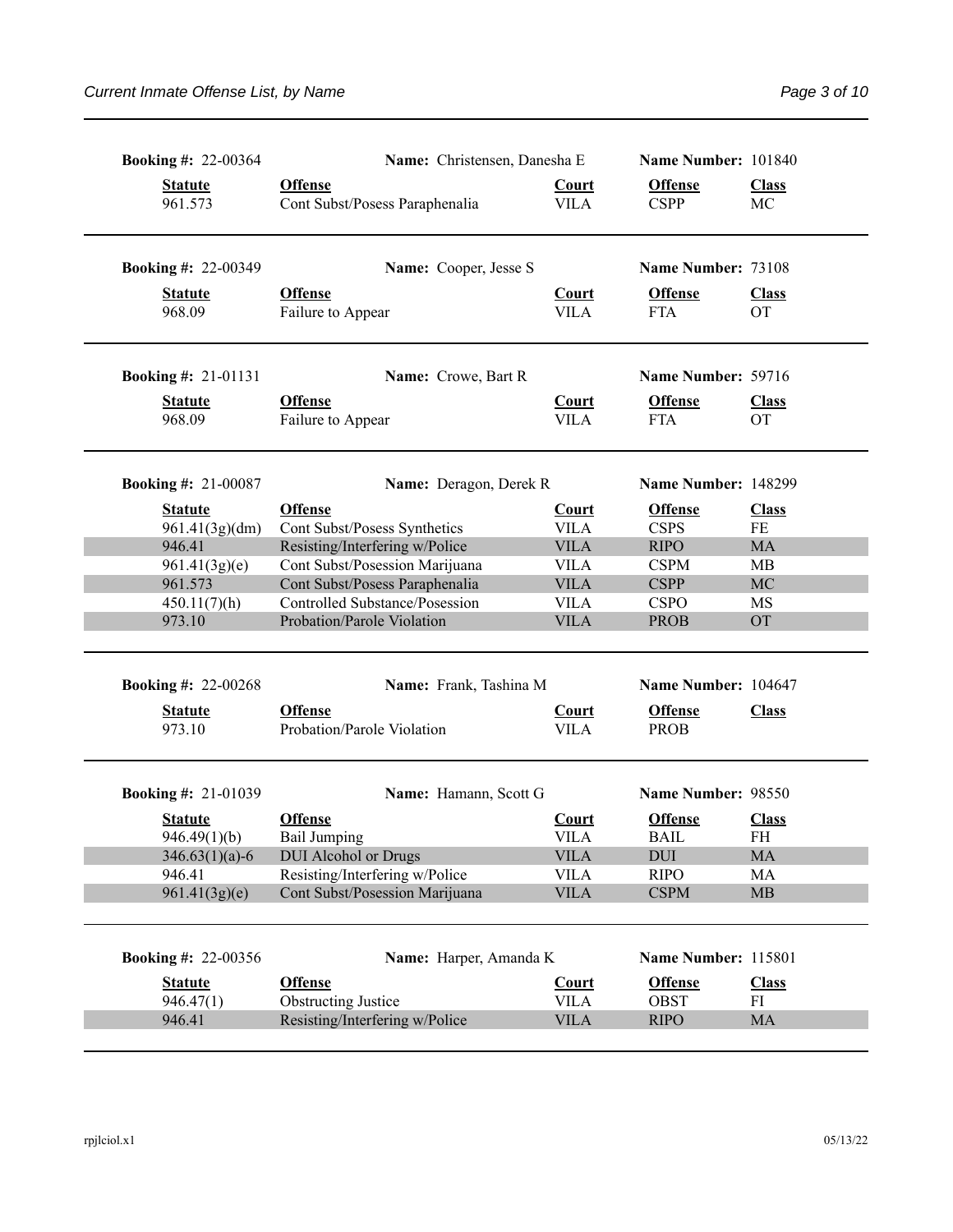| <b>Booking #: 22-00327</b>     |                                              | Name: Herrera, Stewart L       |                             | Name Number: 156799           |                    |
|--------------------------------|----------------------------------------------|--------------------------------|-----------------------------|-------------------------------|--------------------|
| <b>Statute</b><br>0001         | <b>Offense</b><br>Not Classified             |                                | <b>Court</b><br><b>SHA</b>  | <b>Offense</b><br>NC          | <b>Class</b>       |
| $346.63(1)(a)-4$               | <b>DUI</b> Alcohol or Drugs                  |                                | <b>VILA</b>                 | <b>DUI</b>                    | MA                 |
| <b>Booking #: 21-01071</b>     |                                              | Name: Hitter, Danielle K       |                             | Name Number: 101946           |                    |
| <b>Statute</b>                 | <b>Offense</b>                               |                                | <b>Court</b>                | <b>Offense</b>                | <b>Class</b>       |
| $346.63(1)(a)-4$               | <b>DUI</b> Alcohol or Drugs                  |                                | <b>VILA</b>                 | <b>DUI</b>                    | <b>FH</b>          |
| 946.49(1)(b)                   | <b>Bail Jumping</b>                          |                                | <b>VILA</b>                 | <b>BAIL</b>                   | <b>FH</b>          |
| <b>Booking #: 22-00081</b>     |                                              | Name: Jacoby, Garrett P        |                             | Name Number: 152021           |                    |
| <b>Statute</b><br>973.10       | <b>Offense</b><br>Probation/Parole Violation |                                | <b>Court</b><br><b>VILA</b> | <b>Offense</b><br><b>PROB</b> | <b>Class</b><br>FD |
| <b>Booking #: 21-01003</b>     |                                              | Name: Johnson, Dustin A        |                             | Name Number: 64038            |                    |
| <b>Statute</b>                 | <b>Offense</b>                               |                                | <b>Court</b>                | <b>Offense</b>                | <b>Class</b>       |
| 946.49(1)(a)                   | <b>Bail Jumping</b>                          |                                | <b>VILA</b>                 | <b>BAIL</b>                   | MA                 |
| 947.01(1)                      | <b>Disorderly Conduct</b>                    |                                | <b>VILA</b>                 | <b>DCON</b>                   | MB                 |
| 968.075(2)                     | Domestic Violence Offense                    |                                | <b>VILA</b>                 | <b>FAMF</b>                   | <b>OT</b>          |
| <b>Booking #: 22-00213</b>     |                                              | Name: Johnson, Michael S       |                             | Name Number: 156413           |                    |
| <b>Statute</b><br>973.10       | <b>Offense</b><br>Probation/Parole Violation |                                | Court<br>DOC                | <b>Offense</b><br><b>PROB</b> | <b>Class</b>       |
| 961.41(3g)(dm)                 | Cont Subst/Posess Synthetics                 |                                | <b>VILA</b>                 | <b>CSPS</b>                   | $FE$               |
| 961.48(2)                      | Cont Subst/Posession Marijuana               |                                | <b>VILA</b>                 | <b>CSPM</b>                   | FN                 |
| 961.573                        | Cont Subst/Posess Paraphenalia               |                                | <b>VILA</b>                 | <b>CSPP</b>                   | MC                 |
| <b>Booking #: 22-00088</b>     |                                              | Name: Joles, Matthew D         |                             | Name Number: 153844           |                    |
| <b>Statute</b>                 | <b>Offense</b>                               |                                | <b>Court</b>                | <b>Offense</b>                | <b>Class</b>       |
| 939.05                         | Parties to Crime                             |                                | <b>VILA</b>                 | <b>PTAC</b>                   | FE                 |
| 961.41(1m)(e)1                 |                                              | Cont Substance/Sale/Manu/Other | <b>VILA</b>                 | <b>CSSO</b>                   | $\rm FF$           |
| 961.41(3g)(e)                  | Cont Subst/Posession Marijuana               |                                | <b>VILA</b>                 | <b>CSPM</b>                   | <b>MB</b>          |
| 961.573                        | Cont Subst/Posess Paraphenalia               |                                | <b>VILA</b>                 | <b>CSPP</b>                   | MC                 |
|                                |                                              |                                |                             |                               |                    |
| <b>Booking #: 22-00357</b>     |                                              | Name: King, Justin A           |                             | Name Number: 37033            |                    |
|                                |                                              |                                |                             |                               |                    |
| <b>Statute</b><br>948.02(1)(B) | <b>Offense</b><br>Force Sex Aslt, Rape       |                                | <b>Court</b><br><b>VILA</b> | <b>Offense</b><br><b>SAFR</b> | <b>Class</b><br>FB |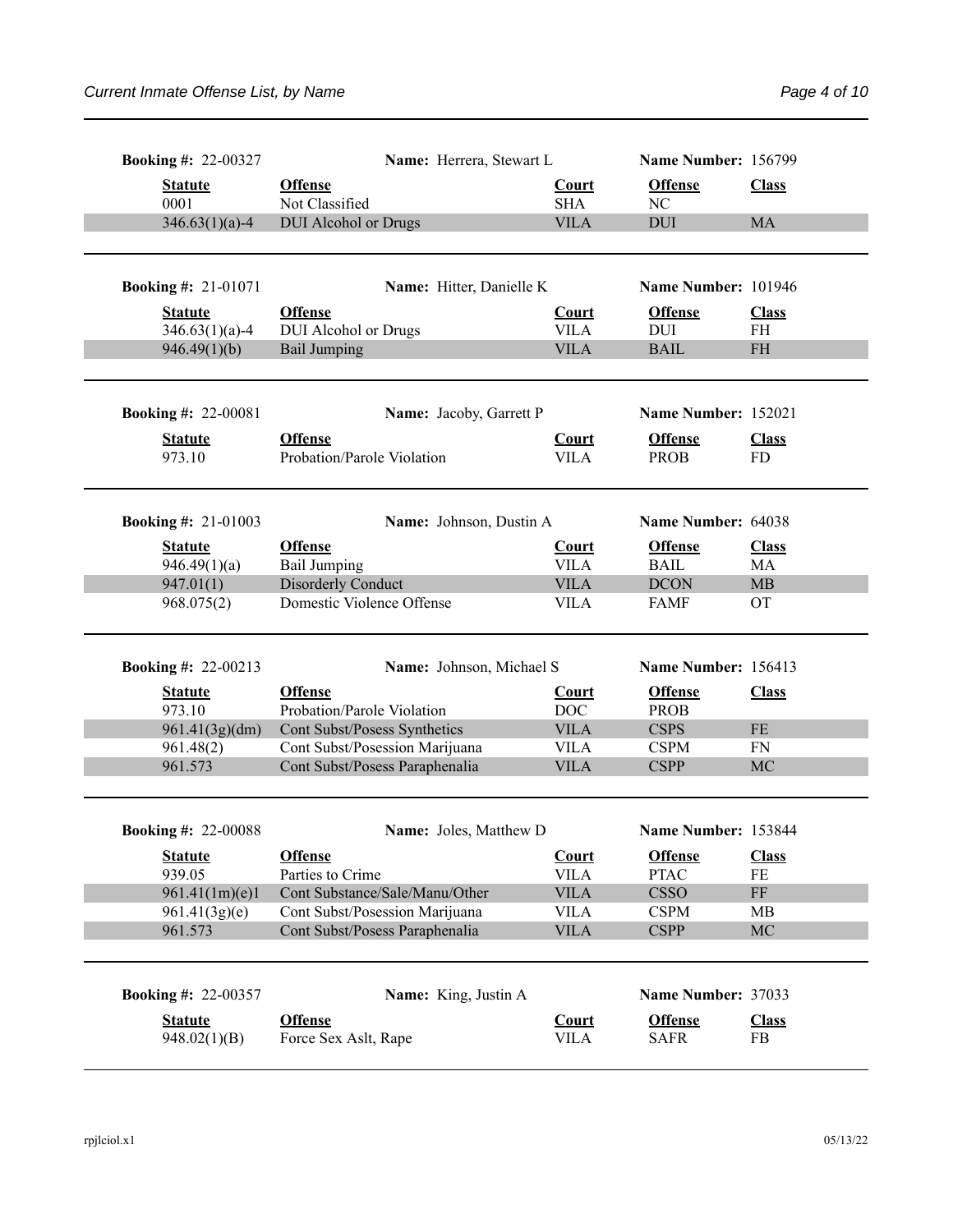| <b>Booking #: 22-00353</b>   | Name: La Barge, Jeremiah J                        |                             | Name Number: 78006            |                           |
|------------------------------|---------------------------------------------------|-----------------------------|-------------------------------|---------------------------|
| <b>Statute</b>               | <b>Offense</b>                                    | <b>Court</b>                | <b>Offense</b>                | <b>Class</b>              |
| 946.49(1)(b)                 | <b>Bail Jumping</b>                               | <b>VILA</b>                 | <b>BAIL</b>                   | FH                        |
| 947.01(1)                    | <b>Disorderly Conduct</b>                         | <b>VILA</b>                 | <b>DCON</b>                   | <b>MB</b>                 |
|                              |                                                   |                             |                               |                           |
| <b>Booking #: 21-01038</b>   | Name: La Barge, John L                            |                             | Name Number: 126087           |                           |
| <b>Statute</b><br>940.235(1) | <b>Offense</b><br>Assault, Other Weapon           | <b>Court</b><br><b>VILA</b> | <b>Offense</b><br><b>AOWP</b> | <b>Class</b><br><b>FH</b> |
| 940.19(1)                    | Assault, Simple                                   | <b>VILA</b>                 | <b>ASIM</b>                   | MA                        |
| 947.01(1)                    | Disorderly Conduct                                | <b>VILA</b>                 | <b>DCON</b>                   | <b>MB</b>                 |
| 968.075(2)                   | Domestic Violence Offense                         | <b>VILA</b>                 | <b>FAMF</b>                   | <b>OT</b>                 |
| <b>Booking #: 22-00017</b>   | Name: La Palm, Jeremy L                           |                             | Name Number: 67758            |                           |
| <b>Statute</b>               | <b>Offense</b>                                    | <b>Court</b>                | <b>Offense</b>                | <b>Class</b>              |
| 0001                         | Not Classified                                    | <b>LANG</b>                 | NC                            |                           |
| 946.49(1)(b)                 | <b>Bail Jumping</b>                               | <b>VILA</b>                 | <b>BAIL</b>                   | <b>FH</b>                 |
| 946.41(1)                    | Resisting/Interfering w/Police                    | <b>VILA</b>                 | <b>RIPO</b>                   | MA                        |
| 961.573(1)                   | Cont Subst/Posess Paraphenalia                    | <b>VILA</b>                 | <b>CSPP</b>                   | MC                        |
|                              |                                                   |                             |                               |                           |
| <b>Booking #: 21-00492</b>   | Name: Lemmons, Michael R                          |                             | Name Number: 26450            |                           |
|                              |                                                   | <b>Court</b>                | <b>Offense</b>                | <b>Class</b>              |
| <b>Statute</b>               | <b>Offense</b>                                    |                             |                               |                           |
| 961.41(1x)                   | Cont Substance/Sale/Manu/Other                    | <b>VILA</b>                 | <b>CSSO</b>                   | <b>FD</b>                 |
| 961.41(1)(a)                 | Cont Subst/Sale/Manu Synthetic                    | <b>VILA</b>                 | <b>CSSS</b>                   | FE                        |
| 961.41(1m)(e)1               | Cont Substance/Sale/Manu/Other                    | <b>VILA</b>                 | <b>CSSO</b>                   | FF                        |
| 946.49(1)(b)                 | <b>Bail Jumping</b>                               | <b>VILA</b>                 | <b>BAIL</b>                   | <b>FH</b>                 |
| 343.44(1)(b)                 | Traffic Offense                                   | <b>VILA</b>                 | <b>TOFF</b>                   | MS                        |
| 973.10                       | Probation/Parole Violation                        | <b>DOC</b>                  | <b>PROB</b>                   | <b>OT</b>                 |
|                              |                                                   |                             |                               |                           |
| <b>Booking #: 22-00360</b>   | Name: Lieder, Bruce A                             |                             | Name Number: 1299             |                           |
| <b>Statute</b>               | <b>Offense</b>                                    | <b>Court</b>                | <b>Offense</b>                | <b>Class</b>              |
| 973.10                       | Probation/Parole Violation                        | <b>VILA</b>                 | <b>PROB</b>                   |                           |
| <b>Booking #: 21-00974</b>   | Name: Lloyd, Scott K                              |                             | Name Number: 36590            |                           |
|                              |                                                   |                             |                               |                           |
| <b>Statute</b>               | <b>Offense</b>                                    | <b>Court</b>                | <b>Offense</b>                | <b>Class</b>              |
| 946.49(1)(a)<br>813.12(8)    | <b>Bail Jumping</b><br><b>Obstructing Justice</b> | <b>VILA</b><br><b>VILA</b>  | <b>BAIL</b><br><b>OBST</b>    | MA<br>MC                  |

**Booking #: 22-00307 Name:** Mayo, Codi L **Name Number:** 56490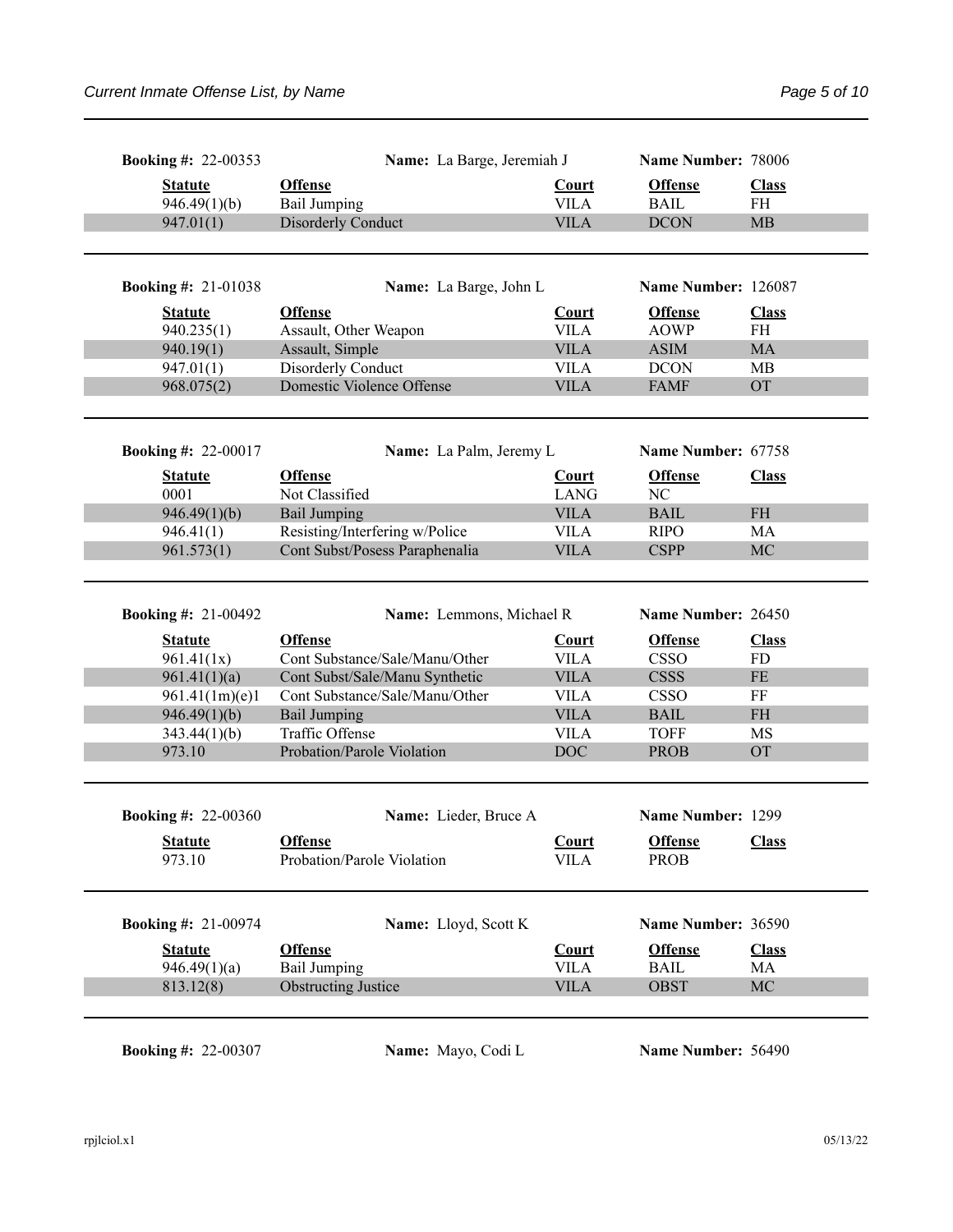| <b>Statute</b><br>973.10         | <b>Offense</b><br>Probation/Parole Violation                     | Court<br><b>VILA</b>        | <b>Offense</b><br><b>PROB</b> | <b>Class</b>       |
|----------------------------------|------------------------------------------------------------------|-----------------------------|-------------------------------|--------------------|
| 961.41(3g)(am)                   | <b>Controlled Substance/Posession</b>                            | <b>VILA</b>                 | <b>CSPO</b>                   | FI                 |
| 961.573(1)                       | Cont Subst/Posess Paraphenalia                                   | <b>VILA</b>                 | <b>CSPP</b>                   | MC                 |
| <b>Booking #: 22-00212</b>       | Name: Mayo, Rachel L                                             |                             | Name Number: 76013            |                    |
| <b>Statute</b>                   | <b>Offense</b>                                                   | <b>Court</b>                | <b>Offense</b>                | <b>Class</b>       |
| 946.49(1)(b)                     | <b>Bail Jumping</b>                                              | <b>VILA</b>                 | <b>BAIL</b>                   | <b>FH</b>          |
| 961.573(3)(a)                    | Cont Substance/Sale/Manu/Other                                   | <b>VILA</b>                 | <b>CSSO</b>                   | <b>FH</b>          |
| 961.573(1)                       | Cont Subst/Posess Paraphenalia                                   | <b>VILA</b>                 | <b>CSPP</b>                   | MC                 |
| <b>Booking #: 22-00254</b>       | Name: Meshigaud, Dennis E                                        |                             | Name Number: 44546            |                    |
| <b>Statute</b>                   | <b>Offense</b>                                                   | <b>Court</b>                | <b>Offense</b>                | <b>Class</b>       |
| 346.04(3)                        | <b>Obstructing Justice</b>                                       | <b>VILA</b>                 | <b>OBST</b>                   | FE                 |
| 946.49(1)(b)                     | <b>Bail Jumping</b>                                              | <b>VILA</b>                 | <b>BAIL</b>                   | $\rm FH$           |
| 946.41                           | Resisting/Interfering w/Police                                   | <b>VILA</b>                 | <b>RIPO</b>                   | MA                 |
| 961.573(1)                       | Cont Subst/Posess Paraphenalia                                   | <b>VILA</b>                 | <b>CSPP</b>                   | MC                 |
| 968.09                           | Failure to Appear                                                | <b>VILA</b>                 | <b>FTA</b>                    | <b>OT</b>          |
|                                  |                                                                  |                             |                               |                    |
| <b>Booking #: 21-00041</b>       | Name: Murillo, Trenton L                                         |                             | Name Number: 149068           |                    |
|                                  |                                                                  |                             |                               |                    |
| <b>Statute</b>                   | <b>Offense</b>                                                   | <b>Court</b><br><b>VILA</b> | <b>Offense</b><br><b>CSPS</b> | <b>Class</b><br>FE |
| 961.41(3g)(dm)                   | Cont Subst/Posess Synthetics<br>Cont Substance/Sale/Manu/Other   | <b>VILA</b>                 | <b>CSSO</b>                   | FF                 |
| 961.41(1m)(e)1                   |                                                                  | <b>VILA</b>                 | <b>CSPM</b>                   | <b>FN</b>          |
| 961.48(2)<br>961.573             | Cont Subst/Posession Marijuana<br>Cont Subst/Posess Paraphenalia | <b>VILA</b>                 | <b>CSPP</b>                   | MC                 |
| <b>Booking #: 21-01076</b>       | Name: Nevill, Elizabeth M                                        |                             | Name Number: 124780           |                    |
|                                  |                                                                  |                             |                               |                    |
| <b>Statute</b>                   | <b>Offense</b>                                                   | <b>Court</b>                | <b>Offense</b>                | <b>Class</b>       |
| 946.49(1)(b)<br>$346.63(1)(a)-4$ | <b>Bail Jumping</b><br><b>DUI</b> Alcohol or Drugs               | <b>VILA</b><br><b>VILA</b>  | <b>BAIL</b><br><b>DUI</b>     | <b>FH</b><br>MA    |
| <b>Booking #: 22-00348</b>       | Name: Orozco, Benjamin F                                         |                             | Name Number: 117507           |                    |
| <b>Statute</b>                   | <b>Offense</b>                                                   | <b>Court</b>                | <b>Offense</b>                | <b>Class</b>       |
| 973.10                           | Probation/Parole Violation                                       | <b>VILA</b>                 | <b>PROB</b>                   |                    |
| 968.09                           | Failure to Appear                                                | <b>VILA</b>                 | <b>FTA</b>                    | <b>OT</b>          |
| 968.09                           | Failure to Appear                                                | <b>VILA</b>                 | <b>FTA</b>                    | <b>OT</b>          |
| 968.09                           | Failure to Appear                                                | <b>VILA</b>                 | <b>FTA</b>                    | <b>OT</b>          |

**Booking #:** 22-00016 **Name:** Parnewicz, Allison R **Name Number:** 54655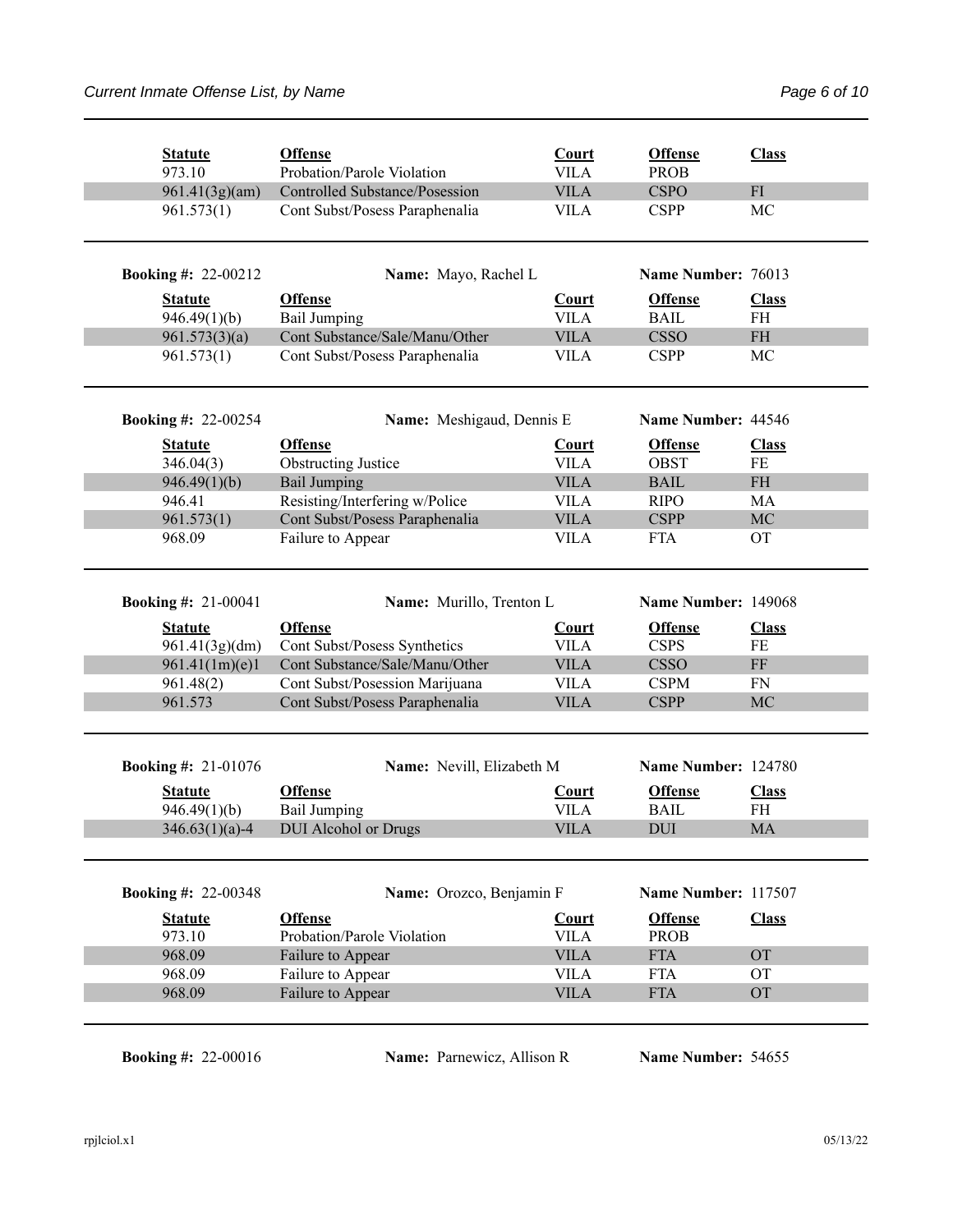| <b>Statute</b><br>973.10   | <b>Offense</b><br>Probation/Parole Violation           | Court<br><b>DOC</b>         | <b>Offense</b><br><b>PROB</b> | <b>Class</b>     |
|----------------------------|--------------------------------------------------------|-----------------------------|-------------------------------|------------------|
| 961.573(3)(a)              | Cont Substance/Sale/Manu/Other                         | <b>VILA</b>                 | <b>CSSO</b>                   | <b>FH</b>        |
| 961.573(1)                 | Cont Subst/Posess Paraphenalia                         | <b>VILA</b>                 | <b>CSPP</b>                   | MC               |
| <b>Booking #: 22-00057</b> | Name: Peterson, Phillip B                              |                             | Name Number: 19788            |                  |
| <b>Statute</b>             | <b>Offense</b>                                         | <b>Court</b>                | <b>Offense</b>                | <b>Class</b>     |
| 973.10                     | Probation/Parole Violation                             | <b>DOC</b>                  | <b>PROB</b>                   | <b>OT</b>        |
| <b>Booking #: 21-00812</b> | Name: Pitts, Jarrod W                                  |                             | Name Number: 8746             |                  |
|                            |                                                        |                             |                               |                  |
| <b>Statute</b><br>973.10   | <b>Offense</b><br>Probation/Parole Violation           | <b>Court</b><br><b>VILA</b> | <b>Offense</b><br><b>PROB</b> | <b>Class</b>     |
|                            |                                                        | <b>VILA</b>                 | <b>CNSP</b>                   | FI               |
| 948.22(2)                  | <b>Criminal Nonsupport</b>                             | <b>VILA</b>                 |                               |                  |
| $346.63(1)(a)-6$           | <b>DUI</b> Alcohol or Drugs                            |                             | DUI                           | MA               |
| <b>Booking #: 22-00324</b> | Name: Poupart, Sierra L                                |                             | Name Number: 97832            |                  |
| <b>Statute</b>             | <b>Offense</b>                                         | <b>Court</b>                | <b>Offense</b>                | <b>Class</b>     |
| 946.49(1)(a)               | <b>Bail Jumping</b>                                    | <b>VILA</b>                 | <b>BAIL</b>                   | MA               |
| <b>Booking #: 22-00347</b> | Name: Rivera, Wilson J Jr                              |                             | Name Number: 124227           |                  |
| <b>Statute</b>             | <b>Offense</b>                                         | <b>Court</b>                | <b>Offense</b>                | <b>Class</b>     |
| 941.29                     | Weapons Offense                                        | <b>VILA</b>                 | <b>WOFF</b>                   | FG               |
| 961.41(3g)(am)             | <b>Controlled Substance/Posession</b>                  | <b>VILA</b>                 | <b>CSPO</b>                   | FI               |
| 961.41(3g)(e)              | Cont Subst/Posession Marijuana                         | <b>VILA</b>                 | <b>CSPM</b>                   | <b>MB</b>        |
| 961.573                    | Cont Subst/Posess Paraphenalia                         | <b>VILA</b>                 | <b>CSPP</b>                   | MC               |
| 450.11(7)(h)               | Controlled Substance/Posession                         | <b>VILA</b>                 | <b>CSPO</b>                   | MS               |
| 961.41(3g)(b)              | <b>Controlled Substance/Posession</b>                  | <b>VILA</b>                 | <b>CSPO</b>                   | <b>MS</b>        |
| 961.41(3g)(c)              | Controlled Subs/Posess Cocaine                         | <b>VILA</b>                 | <b>CSPC</b>                   | MS               |
|                            |                                                        |                             |                               |                  |
|                            |                                                        |                             |                               |                  |
| <b>Booking #: 22-00087</b> | Name: Sanchez, Alanna J                                |                             | Name Number: 10085            |                  |
| <b>Statute</b>             | <b>Offense</b>                                         | Court                       | <b>Offense</b>                | <b>Class</b>     |
| 961.41(1m)(e)3             | Cont Substance/Sale/Manu/Other                         | <b>VILA</b>                 | <b>CSSO</b>                   | FD               |
| 939.05                     | Parties to Crime                                       | <b>VILA</b>                 | <b>PTAC</b>                   | $\rm FE$         |
| 968.09                     | Failure to Appear                                      | <b>VILA</b>                 | <b>FTA</b>                    | <b>OT</b>        |
| <b>Booking #: 22-00021</b> | Name: Smith, Robert J Jr                               |                             | Name Number: 1694             |                  |
|                            |                                                        |                             |                               |                  |
| <b>Statute</b>             | <b>Offense</b>                                         | <b>Court</b>                | <b>Offense</b>                | <b>Class</b>     |
| 973.10                     | Probation/Parole Violation                             | <b>DOC</b>                  | <b>PROB</b>                   |                  |
| 940.19(5)<br>940.235(1)    | Assault No Weapon, Agg Injury<br>Assault, Other Weapon | <b>VILA</b><br><b>VILA</b>  | <b>ANAI</b><br><b>AOWP</b>    | ${\rm FC}$<br>FH |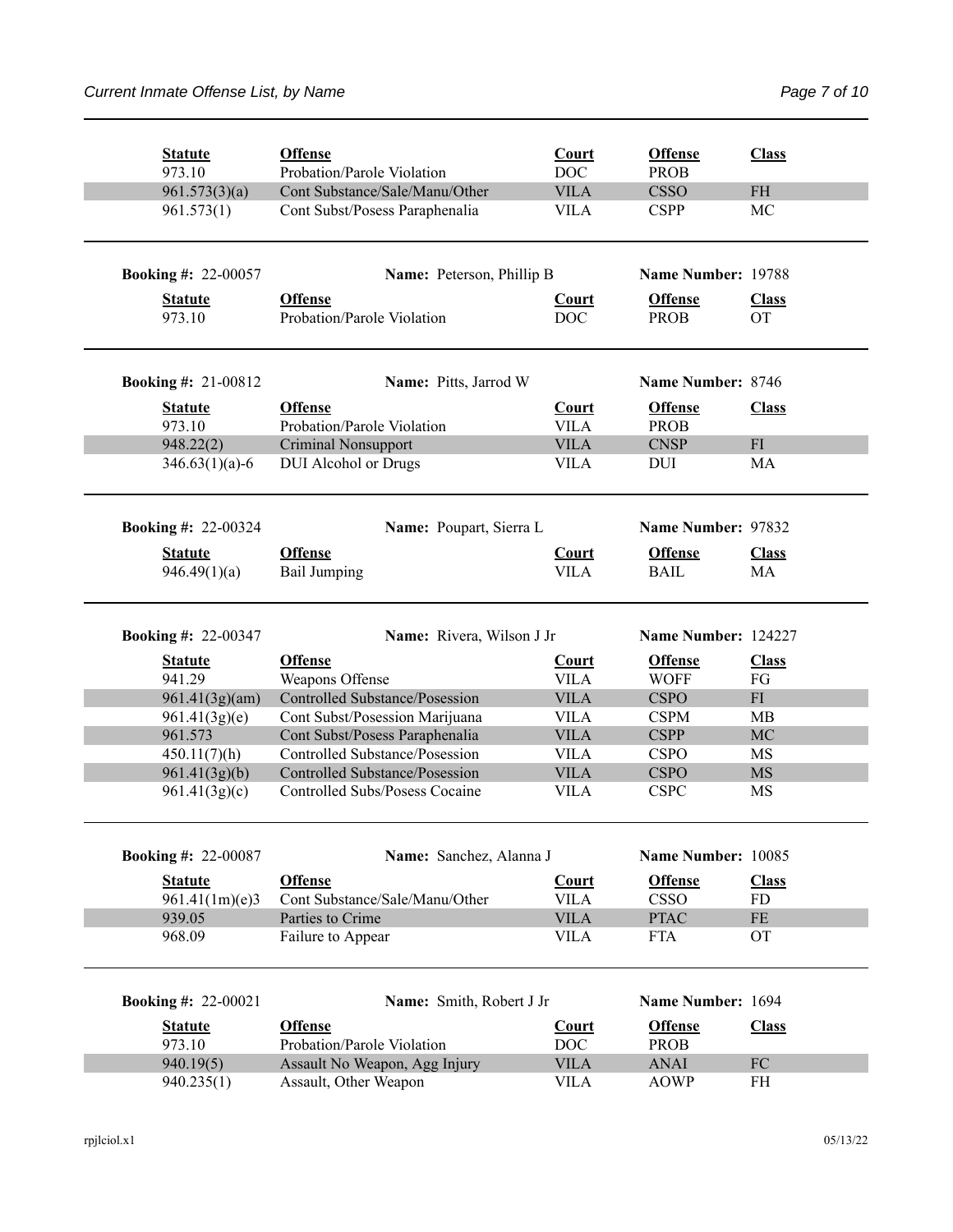| <b>Statute</b>             | <b>Offense</b>                                          | Court                      | <b>Offense</b>             | <b>Class</b>                      |  |
|----------------------------|---------------------------------------------------------|----------------------------|----------------------------|-----------------------------------|--|
| 946.49(1)(b)               | <b>Bail Jumping</b>                                     | <b>VILA</b>                | <b>BAIL</b>                | $\ensuremath{\mathsf{FH}}\xspace$ |  |
| 961.41(3g)(g)              | Cont Substance/Sale/Manu/Other                          | <b>VILA</b>                | <b>CSSO</b>                | FI                                |  |
| 940.19(1)                  | Assault, Simple                                         | <b>VILA</b>                | <b>ASIM</b>                | <b>MA</b>                         |  |
| 947.01(1)                  | Disorderly Conduct                                      | <b>VILA</b>                | <b>DCON</b>                | MВ                                |  |
| 961.573(1)                 | Cont Subst/Posess Paraphenalia                          | <b>VILA</b>                | <b>CSPP</b>                | MC                                |  |
| 785.03                     | <b>Obstructing Justice</b>                              | <b>VILA</b>                | <b>OBST</b>                | МE                                |  |
| 785.03                     | <b>Obstructing Justice</b>                              | <b>VILA</b>                | <b>OBST</b>                | <b>ME</b>                         |  |
| 785.03                     | <b>Obstructing Justice</b>                              | <b>VILA</b>                | <b>OBST</b>                | МE                                |  |
| 968.075(2)                 | Domestic Violence Offense                               | <b>VILA</b>                | <b>FAMF</b>                | <b>OT</b>                         |  |
| <b>Booking #: 22-00167</b> | Name: Smith, Virgil H                                   |                            | Name Number: 1244          |                                   |  |
| <b>Statute</b><br>0001     | <b>Offense</b><br>Not Classified                        | Court                      | <b>Offense</b><br>NC       | <b>Class</b>                      |  |
| 973.10                     | Probation/Parole Violation                              | <b>DOC</b>                 | <b>PROB</b>                |                                   |  |
| 968.09                     | Failure to Appear                                       | <b>VILA</b>                | <b>FTA</b>                 | <b>OT</b>                         |  |
| <b>Booking #: 21-01044</b> | Name: St Germaine, Francesca A                          |                            | Name Number: 19967         |                                   |  |
| <b>Statute</b>             | <b>Offense</b>                                          | <b>Court</b>               | <b>Offense</b>             | <b>Class</b>                      |  |
| $346.63(1)(a)-6$           | DUI Alcohol or Drugs                                    | <b>VILA</b>                | <b>DUI</b>                 | MA                                |  |
| 343.44(1)(b)               | Traffic Offense                                         | <b>VILA</b>                | <b>TOFF</b>                | <b>MS</b>                         |  |
| 973.10                     | Probation/Parole Violation                              | <b>DOC</b>                 | <b>PROB</b>                | $\rm OO$                          |  |
|                            |                                                         |                            |                            |                                   |  |
| <b>Booking #: 22-00237</b> | Name: Stenberg, James R                                 |                            | Name Number: 87181         |                                   |  |
|                            |                                                         |                            |                            |                                   |  |
| <b>Statute</b>             | <b>Offense</b>                                          | Court                      | <b>Offense</b>             | <b>Class</b>                      |  |
| 0001                       | Not Classified                                          | ONB1                       | NC                         |                                   |  |
| 973.10                     | Probation/Parole Violation                              | <b>VILA</b>                | <b>PROB</b>                |                                   |  |
| 940.19(1)                  | Assault, Simple                                         | <b>VILA</b>                | <b>ASIM</b>                | MA                                |  |
| 943.01<br>943.50           | Destruct/Damage/Vandalize Prop                          | <b>VILA</b>                | <b>VAND</b><br><b>TPSH</b> | MA                                |  |
|                            | Theft, Property, Shoplifting                            | <b>VILA</b>                |                            | MA                                |  |
| 946.49(1)(a)               | <b>Bail Jumping</b>                                     | <b>VILA</b>                | <b>BAIL</b>                | <b>MA</b>                         |  |
| 946.49(1)(a)               | <b>Bail Jumping</b>                                     | <b>VILA</b>                | <b>BAIL</b>                | MA                                |  |
| 785.03<br>968.075(2)       | <b>Obstructing Justice</b><br>Domestic Violence Offense | <b>VILA</b><br><b>VILA</b> | <b>OBST</b><br><b>FAMF</b> | <b>ME</b><br><b>OT</b>            |  |
|                            |                                                         |                            |                            |                                   |  |
| <b>Booking #: 21-00684</b> | Name: Stone, Trent N                                    |                            | Name Number: 3151          |                                   |  |
| <b>Statute</b>             | <b>Offense</b>                                          | <b>Court</b>               | <b>Offense</b>             | <b>Class</b>                      |  |
| 973.10                     | Probation/Parole Violation                              | <b>VILA</b>                | PROB                       |                                   |  |
| 940.19(5)                  | Assault No Weapon, Agg Injury                           | <b>VILA</b>                | <b>ANAI</b>                | FC                                |  |
| 939.63(1)                  | Weapons Offense                                         | <b>VILA</b>                | <b>WOFF</b>                | FN                                |  |
| 943.01                     | Destruct/Damage/Vandalize Prop                          | <b>VILA</b>                | <b>VAND</b>                | <b>MA</b>                         |  |
| 947.01(1)<br>943.13        | Disorderly Conduct<br><b>Trespass of Real Property</b>  | <b>VILA</b><br><b>VILA</b> | <b>DCON</b><br><b>TPAS</b> | MB<br>OT                          |  |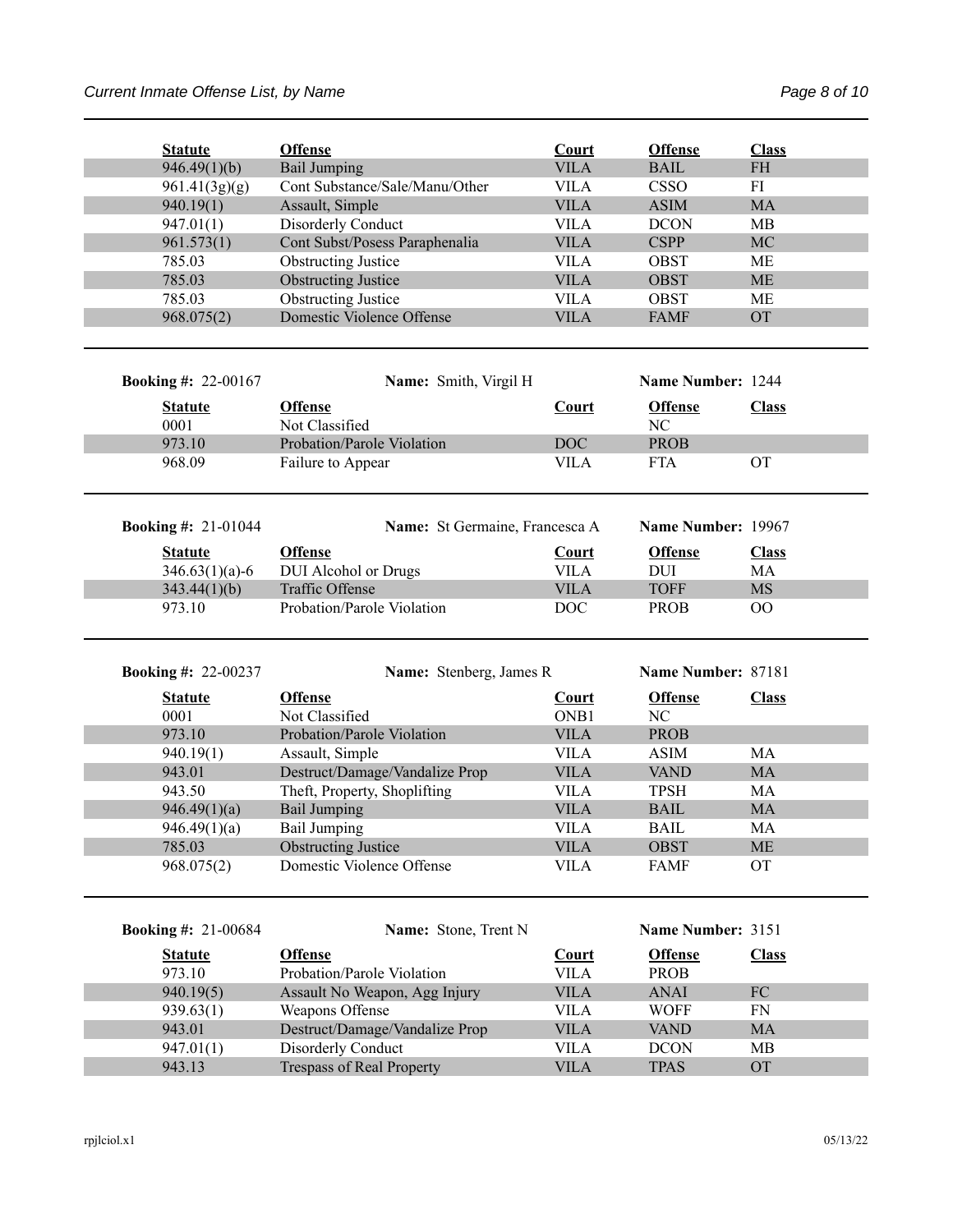| <b>Booking #: 22-00263</b><br><b>Statute</b><br>968.09                                                    | Name: Sunn, Ayla D<br><b>Offense</b><br>Failure to Appear                                                                                                         | Court<br><b>VILA</b>                                      | Name Number: 56727<br><b>Offense</b><br><b>FTA</b>                                              | <b>Class</b><br><b>OT</b>       |
|-----------------------------------------------------------------------------------------------------------|-------------------------------------------------------------------------------------------------------------------------------------------------------------------|-----------------------------------------------------------|-------------------------------------------------------------------------------------------------|---------------------------------|
| <b>Booking #: 21-01112</b>                                                                                | Name: Teal, Nicholas J                                                                                                                                            |                                                           | Name Number: 154987                                                                             |                                 |
| <b>Statute</b>                                                                                            | <b>Offense</b>                                                                                                                                                    | <b>Court</b>                                              | <b>Offense</b>                                                                                  | <b>Class</b>                    |
| 973.10<br>961.41(1m)(e)4                                                                                  | Probation/Parole Violation<br>Cont Substance/Sale/Manu/Other                                                                                                      | <b>VILA</b><br><b>VILA</b>                                | <b>PROB</b><br><b>CSSO</b>                                                                      | FC                              |
| 961.41(1m)(h)2                                                                                            | Cont Subst/Sale/Manu/Marijuana                                                                                                                                    | <b>VILA</b>                                               | <b>CSSM</b>                                                                                     | FH                              |
| 961.41(3g)(am)                                                                                            | Controlled Substance/Posession                                                                                                                                    | <b>VILA</b>                                               | <b>CSPO</b>                                                                                     | FI                              |
| 961.573                                                                                                   | Cont Subst/Posess Paraphenalia                                                                                                                                    | <b>VILA</b>                                               | <b>CSPP</b>                                                                                     | МC                              |
| 450.11(7)(h)                                                                                              | Controlled Substance/Posession                                                                                                                                    | <b>VILA</b>                                               | <b>CSPO</b>                                                                                     | <b>MS</b>                       |
| <b>Booking #: 22-00139</b>                                                                                | Name: Tipler, Randell W                                                                                                                                           |                                                           | Name Number: 153817                                                                             |                                 |
| <b>Statute</b>                                                                                            | <b>Offense</b>                                                                                                                                                    | Court                                                     | <b>Offense</b>                                                                                  | <b>Class</b>                    |
| 943.21(1m)(a)                                                                                             | Theft, Property, Other                                                                                                                                            | <b>VILA</b>                                               | <b>TPOT</b>                                                                                     | MA                              |
| 946.49(1)(a)                                                                                              | <b>Bail Jumping</b>                                                                                                                                               | <b>VILA</b>                                               | <b>BAIL</b>                                                                                     | <b>MA</b>                       |
| <b>Booking #: 22-00108</b><br><b>Statute</b><br>948.21(2)(g)<br>973.10<br>961.41(1m)(e)1<br>961.573(3)(a) | Name: Towne, Sara M<br><b>Offense</b><br>Child Abuse or Neglect<br>Probation/Parole Violation<br>Cont Substance/Sale/Manu/Other<br>Cont Substance/Sale/Manu/Other | <b>Court</b><br><b>VILA</b><br><b>VILA</b><br><b>VILA</b> | Name Number: 8493<br><b>Offense</b><br><b>CHAN</b><br><b>PROB</b><br><b>CSSO</b><br><b>CSSO</b> | <b>Class</b><br>FF<br><b>FH</b> |
| <b>Booking #: 21-00960</b>                                                                                | Name: Turney, Andre L                                                                                                                                             |                                                           | Name Number: 58515                                                                              |                                 |
| <b>Statute</b>                                                                                            | <b>Offense</b>                                                                                                                                                    | <b>Court</b>                                              | <b>Offense</b>                                                                                  | <b>Class</b>                    |
| 968.09                                                                                                    | Failure to Appear                                                                                                                                                 | <b>VILA</b>                                               | <b>FTA</b>                                                                                      | <b>OT</b>                       |
| <b>Booking #: 22-00295</b>                                                                                | Name: Verhaagh, Diana M                                                                                                                                           |                                                           | Name Number: 115444                                                                             |                                 |
| <b>Statute</b>                                                                                            | <b>Offense</b>                                                                                                                                                    | Court                                                     | <b>Offense</b>                                                                                  | <b>Class</b>                    |
| 946.49(1)(b)                                                                                              | <b>Bail Jumping</b>                                                                                                                                               | <b>VILA</b>                                               | <b>BAIL</b>                                                                                     | FH                              |
| 943.20(1)(a)                                                                                              | Theft, Property, Other                                                                                                                                            | <b>VILA</b>                                               | <b>TPOT</b>                                                                                     | <b>MA</b>                       |
| 973.10                                                                                                    | Probation/Parole Violation                                                                                                                                        | <b>DOC</b>                                                | <b>PROB</b>                                                                                     | <b>OT</b>                       |
| <b>Booking #: 21-00123</b>                                                                                | Name: Vincent, Erik J                                                                                                                                             |                                                           | Name Number: 93254                                                                              |                                 |
| <b>Statute</b>                                                                                            | <b>Offense</b>                                                                                                                                                    | Court                                                     | <b>Offense</b>                                                                                  | <b>Class</b>                    |
| 940.203(2)                                                                                                | Assault, Simple                                                                                                                                                   | <b>VILA</b>                                               | <b>ASIM</b>                                                                                     | FH                              |
|                                                                                                           |                                                                                                                                                                   |                                                           |                                                                                                 |                                 |